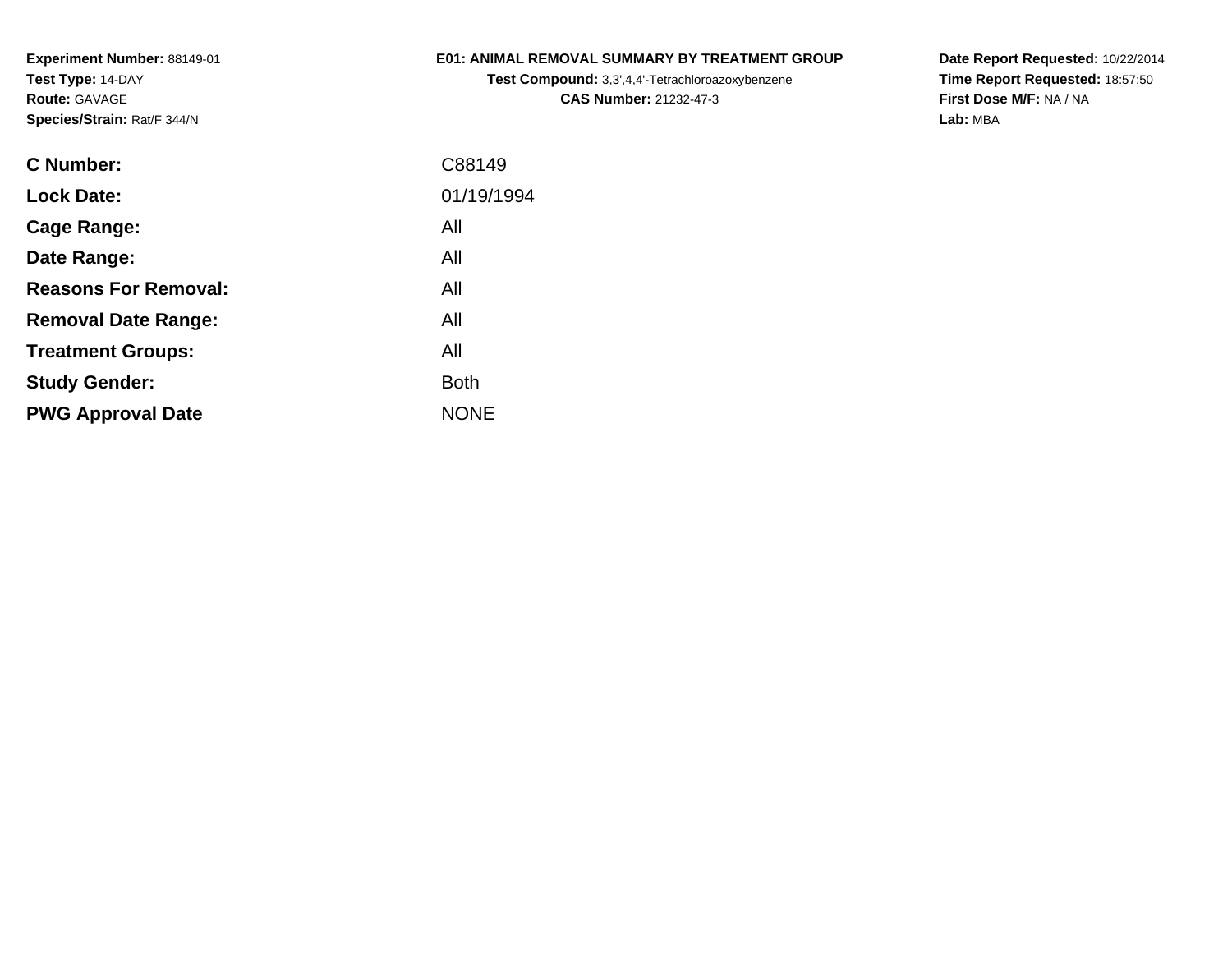## **E01: ANIMAL REMOVAL SUMMARY BY TREATMENT GROUP**

**Test Compound:** 3,3',4,4'-Tetrachloroazoxybenzene

**CAS Number:** 21232-47-3

**Date Report Requested:** 10/22/2014**Time Report Requested:** 18:57:50**First Dose M/F:** NA / NA**Lab:** MBA

#### **MALE**

| <b>TREATMENT</b> | Terminal<br><b>Sacrifice</b> |
|------------------|------------------------------|
| 0 MG/KG          | 5                            |
| 12.5 MG/KG       | 5                            |
| 32 MG/KG         | 5                            |
| 80 MG/KG         | -5                           |
| MG/KG<br>200     | 5                            |
| MG/KG<br>500     | -5                           |
| <b>TOTAL</b>     | 30                           |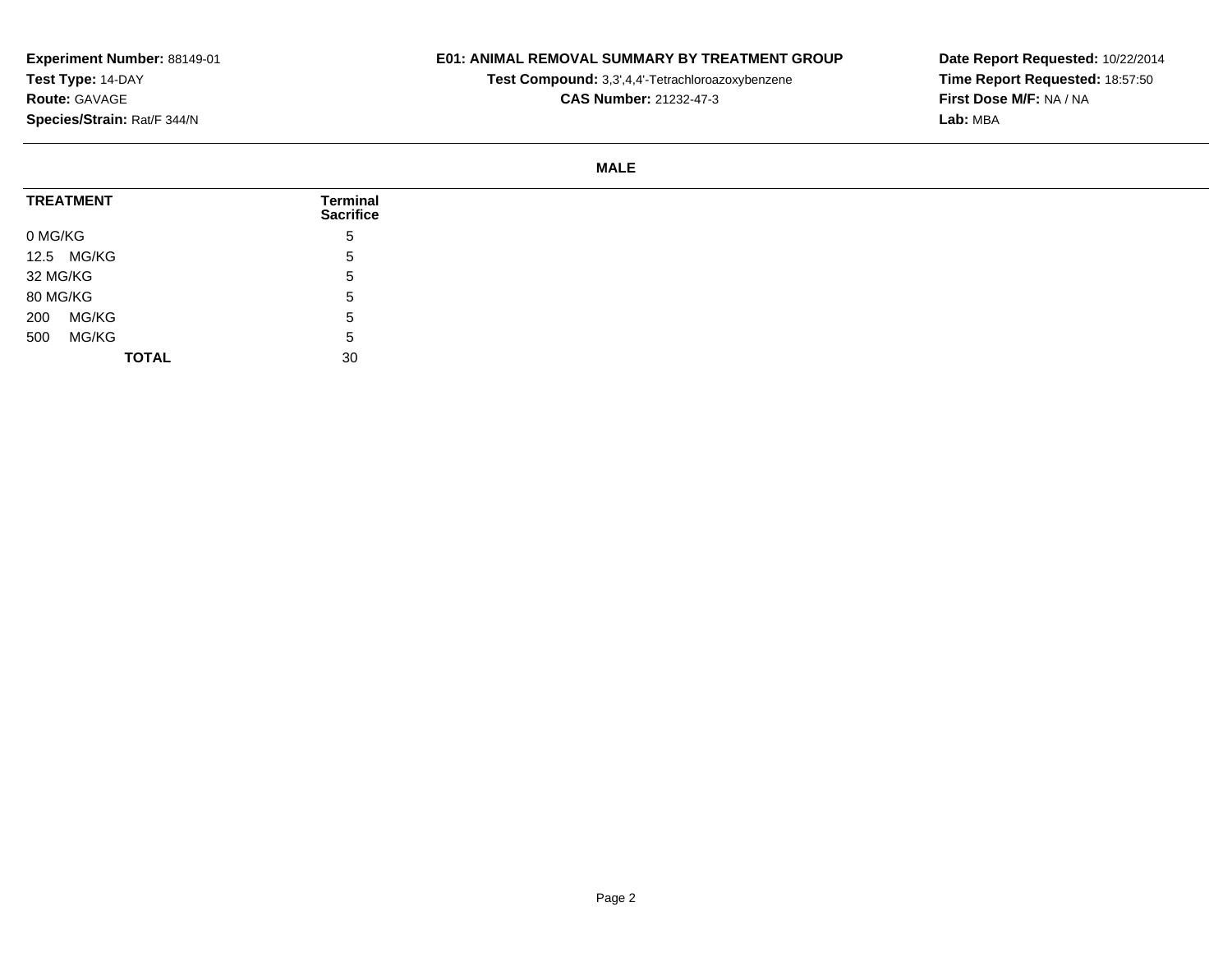### **E01: ANIMAL REMOVAL SUMMARY BY TREATMENT GROUP**

**Test Compound:** 3,3',4,4'-Tetrachloroazoxybenzene**CAS Number:** 21232-47-3

\*\*\*END OF MALE DATA\*\*\*

**Date Report Requested:** 10/22/2014**Time Report Requested:** 18:57:50**First Dose M/F:** NA / NA**Lab:** MBA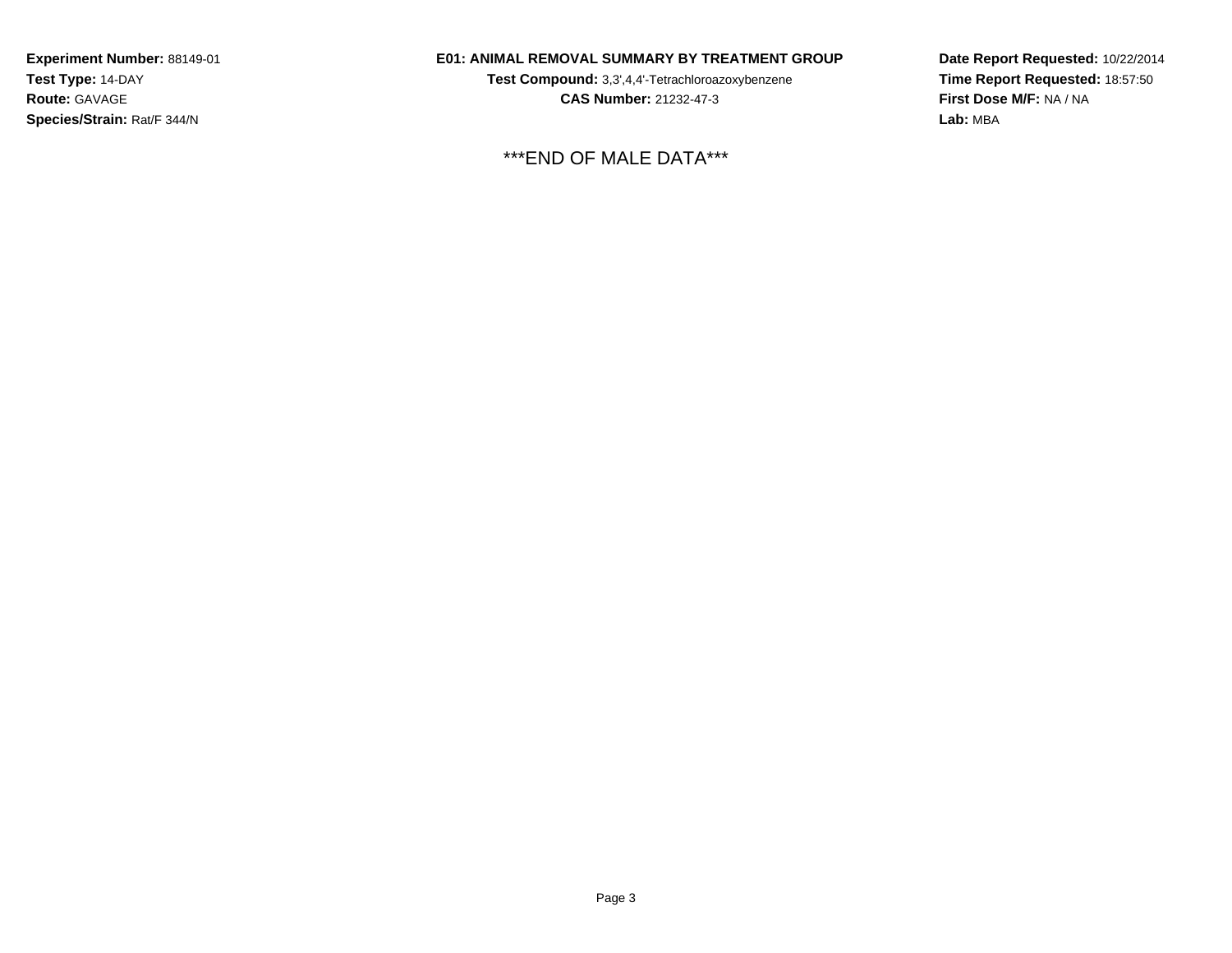## **E01: ANIMAL REMOVAL SUMMARY BY TREATMENT GROUP**

**Test Compound:** 3,3',4,4'-Tetrachloroazoxybenzene

**CAS Number:** 21232-47-3

**Date Report Requested:** 10/22/2014**Time Report Requested:** 18:57:50**First Dose M/F:** NA / NA**Lab:** MBA

#### **FEMALE**

| <b>TREATMENT</b> | Terminal<br><b>Sacrifice</b> |
|------------------|------------------------------|
| 0 MG/KG          | 5                            |
| 12.5 MG/KG       | 5                            |
| 32 MG/KG         | <sub>5</sub>                 |
| 80 MG/KG         | 5                            |
| MG/KG<br>200     | 5                            |
| MG/KG<br>500     | 5                            |
| <b>TOTAL</b>     | 30                           |